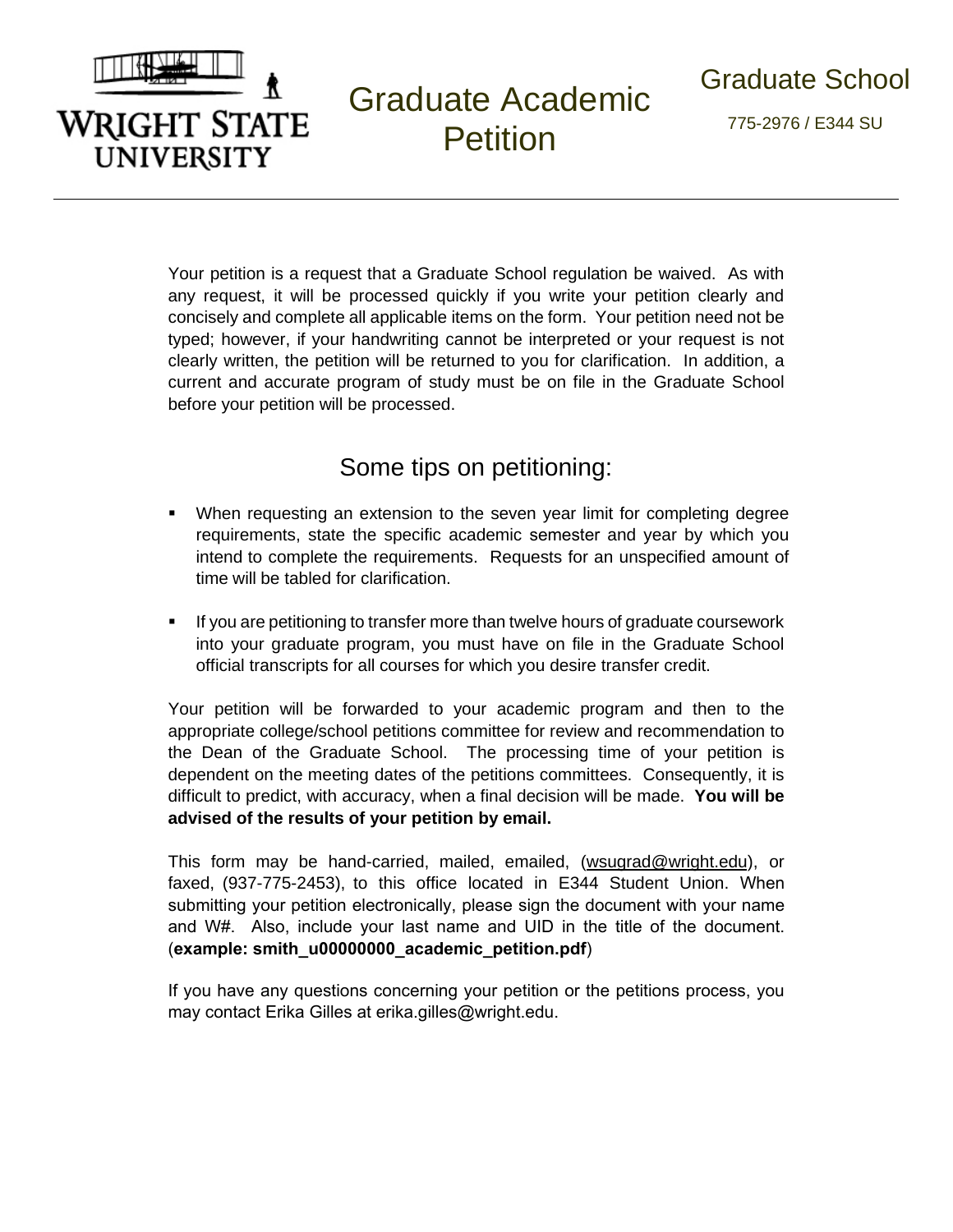

## Graduate Academic **Petition**

775-2976 / 344 SU

Please state your petition clearly and precisely after you have consulted with your advisor. If additional space is required for your comments, please attach your statement to this form. If you are asking for a waiver of more than one policy, please use a separate form for each request. All supporting statements or data (instructor's comments, doctor's statements, etc.) should be attached to this form and should be submitted to the Graduate School, 344 Student Union.

## *This form is not to be used for petitioning for admission or readmission to the Graduate School.*

| Name               |  | UID (SSN if UID unknown) ________________________        |  |
|--------------------|--|----------------------------------------------------------|--|
| Address            |  |                                                          |  |
|                    |  |                                                          |  |
| Home Phone         |  |                                                          |  |
| Email              |  | Anticipated Graduation Date ____________________________ |  |
| WSU College/School |  |                                                          |  |
| I request          |  |                                                          |  |
|                    |  |                                                          |  |
|                    |  |                                                          |  |
|                    |  |                                                          |  |
|                    |  |                                                          |  |
|                    |  |                                                          |  |
|                    |  |                                                          |  |
|                    |  |                                                          |  |
| My reasons are     |  |                                                          |  |
|                    |  |                                                          |  |
|                    |  |                                                          |  |
|                    |  |                                                          |  |
|                    |  |                                                          |  |
|                    |  |                                                          |  |
|                    |  |                                                          |  |
|                    |  |                                                          |  |
|                    |  |                                                          |  |
|                    |  |                                                          |  |